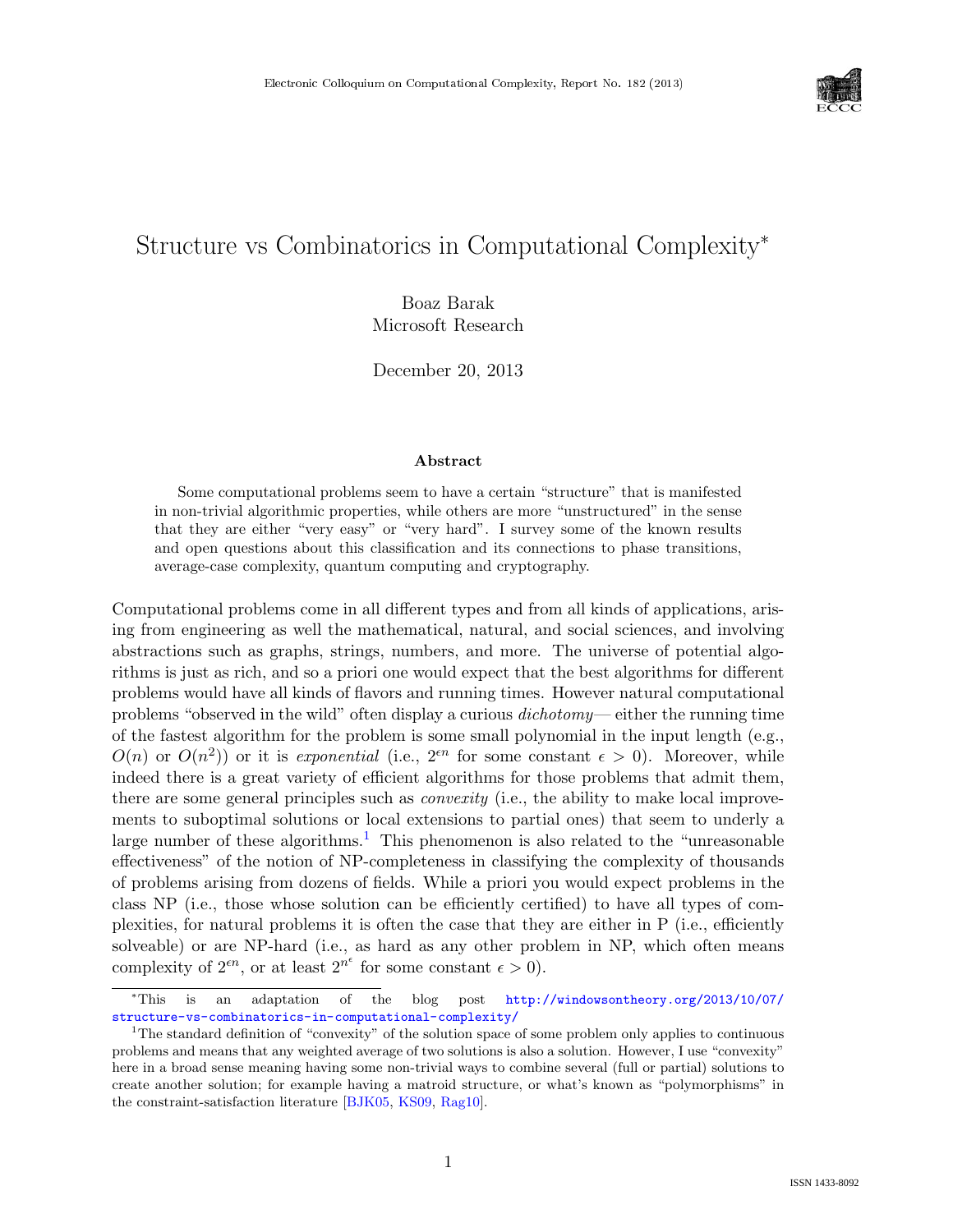<span id="page-1-1"></span>To be sure, none of these observations are universal laws. In fact there are theorems showing exceptions to such dichotomies: the Time Hierarchy Theorem [\[HS65\]](#page-9-0) says that for essentially any time-complexity function  $T(\cdot)$  there is a problem whose fastest algorithm runs in time (essentially)  $T(n)$ . Also, Ladner's Theorem [\[Lad75\]](#page--1-3) says that, assuming P $\neq$ NP, there are problems that are neither in P nor are NP-complete. Moreover, there are some natural problems with apparent "intermediate complexity". Perhaps the most well known example is the *Integer Factoring* problem mentioned below. Nevertheless, the phenomenon of dichotomy, and the related phenomenon of recurring algorithmic principles across many problems, seem far too prevalent to be just an accident, and it is these phenomena that are the topic of this essay.

I believe that one reason underlying this pattern is that many computational problems, in particular those arising from combinatorial optimization, are unstructured. The lack of structure means that there is not much for an algorithm to exploit and so the problem is either "very easy"— e.g., the solution space is simple enough so that the problem can be solved by local search or convex optimization<sup>[2](#page-1-0)</sup>— or it is "very hard"— e.g., it is NP-hard and one can't do much better than exhaustive search. On the other hand there are some problems that posses a certain (often algebraic) structure, which typically is exploitable in some non-trivial algorithmic way. These structured problems are hence never "extremely hard", but they are also typically not "extremely easy" since the algorithms solving them tend to be more specialized, taking advantage of their unique properties. In particular, it is harder to understand the complexity of these algebraic problems, and they are more likely to yield algorithmic surprises.

I do not know of a good way to formally classify computational tasks into combinatorial/unstructured vs. algebraic/structured ones, but in the rest of this essay I try to use some examples to get a better sense of the two sides of this divide. The observations below are not novel, though I am not aware of explicit expositions of such a classification (and would appreciate any pointers, as well as any other questions or critique). As argued below, more study into these questions would be of significant interest, in particular for cryptography and average-case complexity.

### 1 Combinatorial/Unstructured problems

The canonical example of an unstructured combinatorial problem is SAT— the task of determining, given a Boolean formula  $\varphi$  in variables  $x_1, \ldots, x_n$  with the operators  $\neg, \wedge, \vee,$ whether there exists an assignment x to the variables that makes  $\varphi(x)$  true. SAT is an  $NP$ -complete problem, which means it cannot be solved efficiently unless  $P=NP$ . In fact, the Exponential Time Hypothesis [\[IPZ01\]](#page-9-1) posits that every algorithm solving SAT must take at least  $2^{\epsilon n}$  time for some  $\epsilon > 0$ . SAT illustrates the above dichotomy in the sense that its natural restrictions are either as hard as the general, or become easily easily solvable, as in the case of the 2SAT problem (where the formula is in conjunctive normal form

<span id="page-1-0"></span> $2$ Of course even if the algorithm is simple, analyzing it can be quite challenging, and actually obtaining the fastest algorithm, as opposed to simply one that runs in polynomial time, often requires additional highly non-trivial ideas.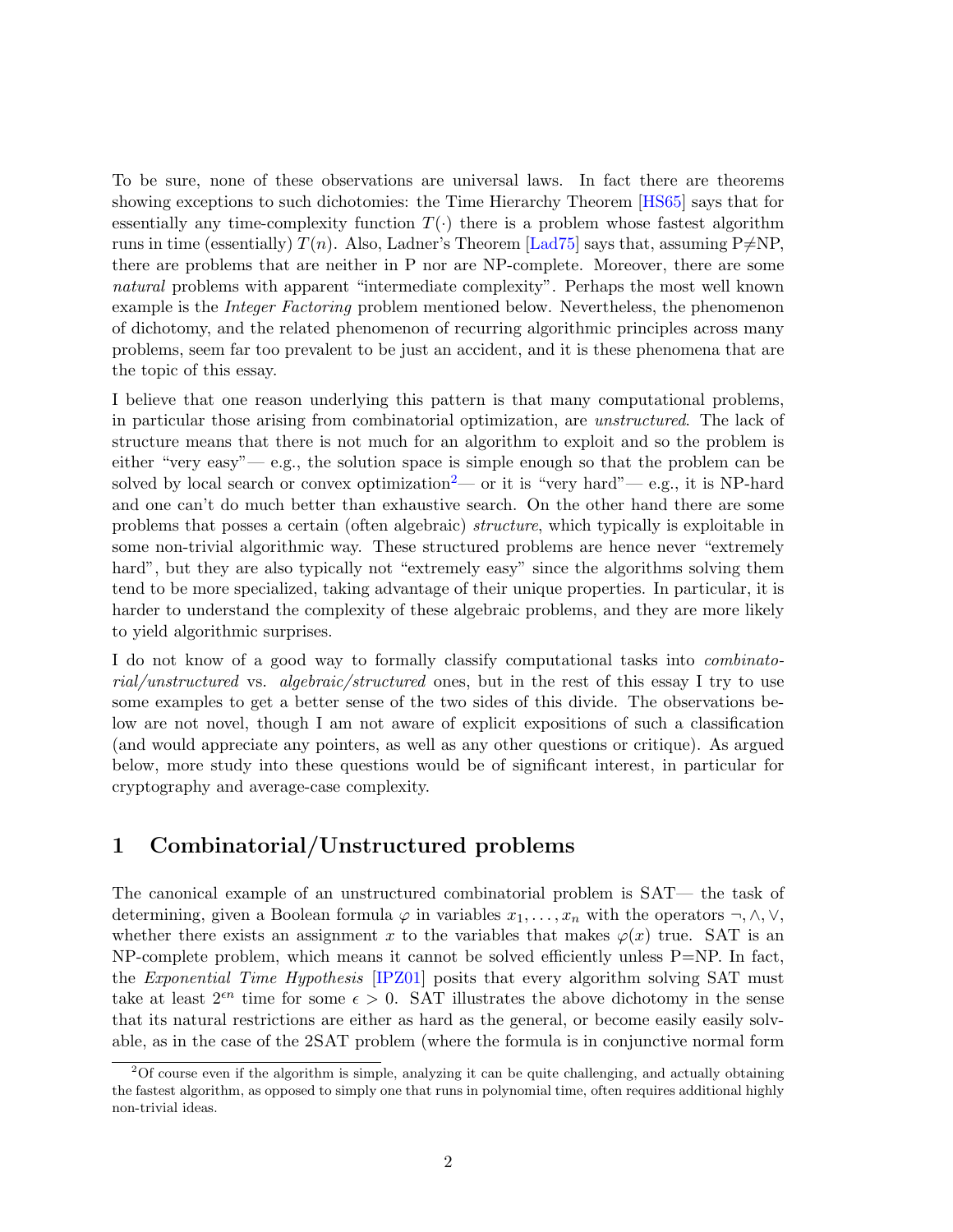<span id="page-2-2"></span>

<span id="page-2-1"></span>Figure 1: An illustration of the solution space geometry of a random SAT formula, where each point corresponds to an assignment with height being the number of constraints violated by the assignment. The left figure depicts the "ball" regime, where a satisfying assignment can be found at the bottom of a smooth "valley" and hence local algorithms will quickly converge to it. The right figure depicts the "shattered" regime where the surface is very ragged, with an exponential number of crevices and local optima, thus local algorithms (and as far as we know any algorithm) will likely fail to find a satisfying assignment. Figures courtesy of Amin Coja-Oghlan.

with each clause of arity 2) that can be solved efficiently via a simple propagation algorithm. This observation applies much more generally than SAT. In particular the widely believed Feder-Vardi dichotomy conjecture [\[FV98\]](#page-9-2) states that every constraint satisfaction problem (CSP) is either NP hard or in P. In fact, researchers conjecture [\[BJK05\]](#page-8-0) (and have partially confirmed) the stronger statement that every CSP can either be solved by some specific algorithms of low polynomial-time (such as propagation or generalizations of Gaussian elimination) or is NP hard via a linear blowup reduction from SAT, and hence (under the Exponential Time Hypothesis) cannot be solved faster than  $2^{\epsilon n}$  time for some  $\epsilon > 0.3$  $\epsilon > 0.3$ 

Random SAT formulas also display a similar type of dichotomy. Recent research into random k-SAT (based also on tools from statistical physics) suggests that they have multiple thresholds where the problem changes its nature (see, e.g. [\[CO09,](#page-9-3) [DMSS12,](#page-9-4) [COP13\]](#page-9-5) and the references within). When the *density*  $\alpha$  (i.e., ratio of constraints to variables) of the formula is larger than some number  $\alpha_s$  (equal roughly to  $2^k \ln 2$ ) then with high probability the formula is "overconstrained" and no satisfying assignment exists. There is some number  $\alpha_d < \alpha_s$  (equal roughly to  $2^k \ln k/k$ ), such that for  $\alpha < \alpha_d$ , the space of satisfying assignments for a random formula looks roughly like a discrete ball, and, due to this relatively simple geometry some local-search type algorithms can succeed in finding satisfying assignments. However for  $\alpha \in (\alpha_d, \alpha_s)$ , satisfying assignments still exist, but the geometry of the solution space becomes vastly different, as it *shatters* into exponentially many clusters, each such cluster separated from the others by a sea of assignments that violate a large number of the constraints, see Figure [1.](#page-2-1) In this regime no efficient algorithm is known to find the

<span id="page-2-0"></span><sup>&</sup>lt;sup>3</sup>The main stumbling block for completing the proof is dealing with those CSPs that require a Gaussianelimination type algorithm to solve; one can make the argument that those CSP's actually belong to the algebraic side of our classification, further demonstrating that obtaining precise definitions of these notions is still a work in progress. Depending on how it will be resolved, the Unique Games Conjecture, discussed here [\[Bar12\]](#page-8-1), might also give rise to CSP's with "intermediate complexity" in the realm of approximation algorithms. Interestingly, both these issues go away when considering random, noisy, CSP's, as in this case solving linear equations becomes hard, and solving Unique Games becomes easy.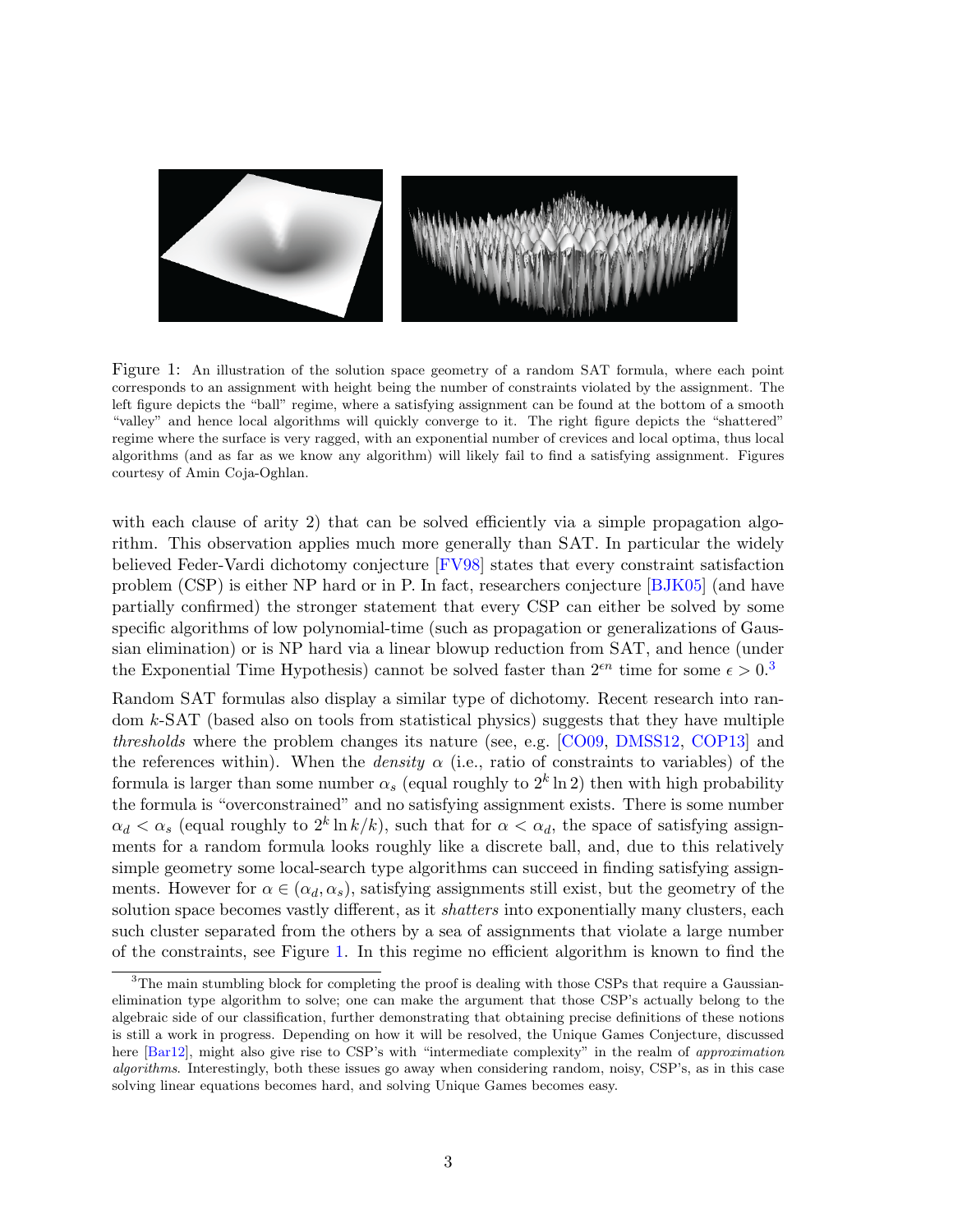<span id="page-3-1"></span>satisfying assignment, and it is possible that this is inherently hard [\[ACO08,](#page-8-2) [Sly10\]](#page--1-4).<sup>[4](#page-3-0)</sup>

Dichotomy means that when combinatorial problems are hard, then they are typically very hard, not just in the sense of not having a subexponential algorithm, but they also can't be solved non-trivially in some intermediate computational models that are stronger than P but cannot solve all of NP such as quantum computers, statistical zero knowledge, and others. In particular it's been observed by several people that for combinatorial problems the existence of a *good characterization* (i.e., the ability to efficiently verify both the existence and non-existence of a solution) goes hand-in-hand with the existence of a good algorithm. Using complexity jargon, in the realm of combinatorial optimization it seems to hold that P=NP∩coNP, even though we believe this is false in general. Indeed, for many combinatorial problems such as matching, max flow, planarity, etc.. demonstrating a good characterization is an important step toward finding an efficient algorithm. This is related to the notion of duality in convex programming, which is often the method of choice to solve such problems.

Combinatorial problems can be quite useful for *cryptography*. It is possible to obtain one-way functions from random instances of combinatorial problems such as SAT and Clique [\[ACO08,](#page-8-2) [JP00\]](#page--1-5). Moreover, the problem of attacking a cryptographic primitive such as a block cipher or a hash function can itself be considered a combinatorial problem (and indeed this connection was used for cryptanalysis [\[MZ06\]](#page--1-6)). However, these are all private key cryptographic schemes, and do not allow two parties to communicate securely without first exchanging a secret key. For the latter task we need *public key cryptogra*phy, and as we discuss below, the currently known and well-studied public key encryption schemes all rely on algebraic computational problems.

### 2 Algebraic/Structured problems

FACTORING is a great example of an algebraic problem; this is the task of finding, given an *n*-bit integer N, the prime numbers  $p_1, \ldots, p_k$  such that  $N = p_1 \cdots p_k$ . No polynomial time algorithm is known for FACTORING, but it had seen some non-trivial algorithmic advances. While the natural trial-division algorithm takes roughly  $2^{n/2}$  steps to solve FACTORING, the Number Field Sieve algorithm, which is the current best, takes roughly  $2^{n^{1/3}polylog(n)}$  steps (see  $[Pom96]$ ). FACTORING can also be solved in polynomial-time on *quantum computers* using Shor's Algorithm [\[Sho94\]](#page--1-8). Finally, Factoring (or more accurately, the decision problem obtained by looking at individual bits of the output) is also in the class NP∩coNP, which means that one can efficiently *verify* the value of a particular bit of the answer, no matter if this value is zero or one. These results almost certainly mean that FACTORING is not NP complete.

There is another, more subjective sense, in which  $I$  find FACTORING different from SAT. I personally would be much more shocked by a  $2^{\sqrt{n}}$ -time algorithm for SAT than by a

<span id="page-3-0"></span><sup>&</sup>lt;sup>4</sup>The Survey Propagation Algorithm [\[BMZ05\]](#page-9-6) is a very interesting algorithm that arose from statistical physics intuition, and is experimentally better than other algorithms at solving random k-SAT formulas for small k such  $k = 3, 4$ . However, it is believed, that at least for larger k, it too cannot succeed in the regime where the solution space geometry shatters [\[RTS09,](#page--1-9) [COPP12\]](#page-9-7). The current best known algorithm for random  $k$ -SAT for large  $k$  is given in [\[CO10\]](#page-9-8).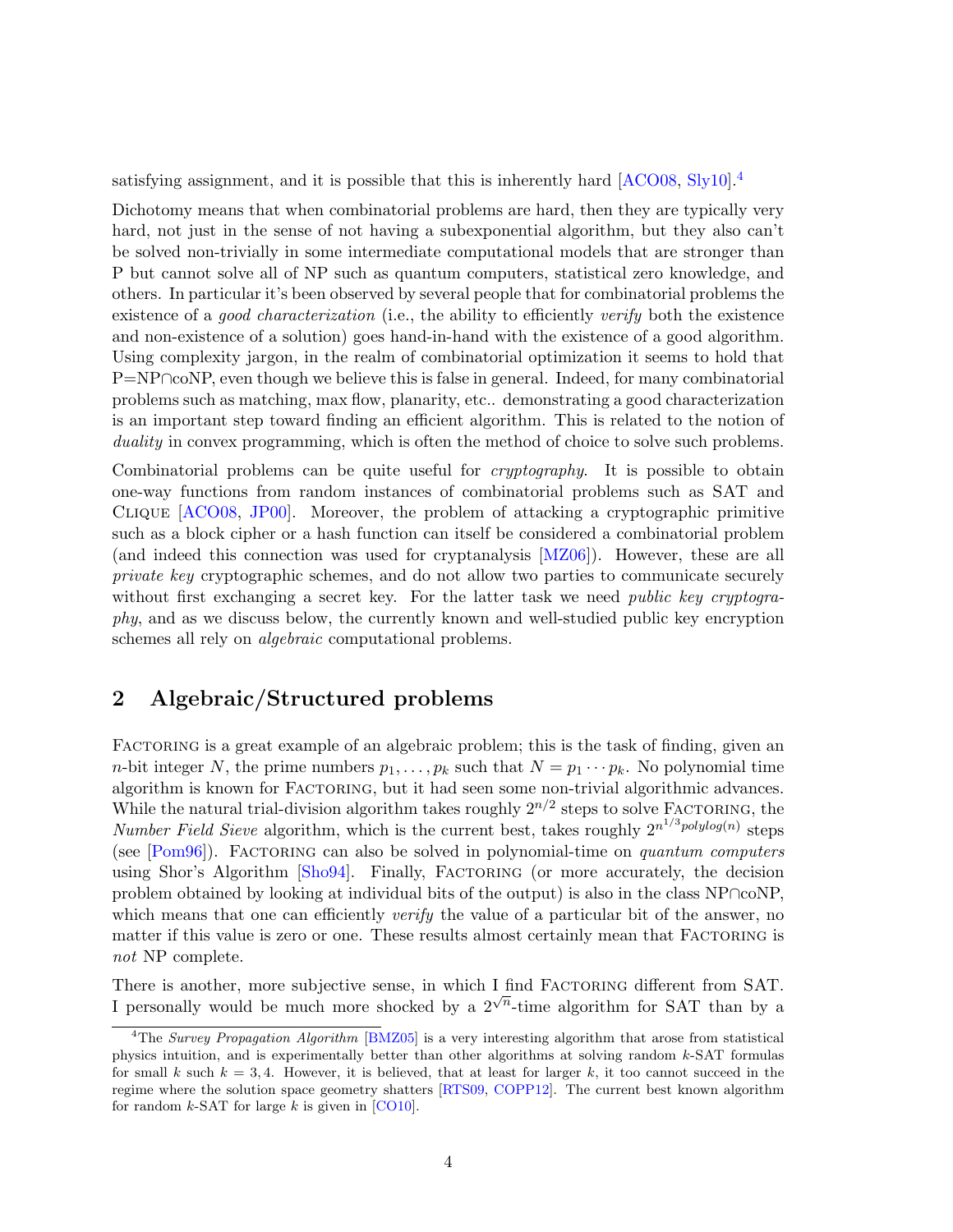<span id="page-4-0"></span> $2^{n^{1/6}}$ -time algorithm for FACTORING. The reason is that, while people have found clever ways to speed up the  $2^n$  time exhaustive search algorithm for SAT (especially on certain types of instances), these approaches all seem to inherently require exponential time, and are not as qualitatively different from exhaustive search in the way that the number field sieve is different from trial division. In contrast, FACTORING clearly has strong algebraic structure that we do not completely understand, and perhaps have not reached the limit of its exploitation by algorithms. To see that this is not completely implausible, consider the problem of computing the discrete logarithm in fields of small characteristic. This problem shares many properties with FACTORING, and it also shared the property of having a bestknown running time of  $2^{n^{1/3}polylog(n)}$  until this was recently improved to  $2^{n^{1/4}polylog(n)}$  and then to  $2^{polylog(n)}$  [\[Jou13,](#page-9-9) [BGJT13\]](#page-8-3).

Not all algebraic problems are hard. Factoring univariate polynomials over finite fields can be solved efficiently using the Berlekamp or Cantor-Zassenhaus algorithms (see e.g. [\[Sho06,](#page--1-10) Chapter 21]). This algorithm also exemplifies the statement above, that algorithms for algebraic problems are often very specialized and use non-trivial properties of the problem's structure. For this reason, it's harder to predict with confidence what is the best algorithm for a given algebraic problems, and over the years we have seen several surprising algorithms for such problems, including, for example, the fast matrix multiplication algorithms, the non-trivial factoring algorithms and deterministic primality testing, as well as the new algorithm for discrete logarithm over small-characteristic fields mentioned above.

Relation to cryptography. Algebraic problems are very related to public key cryptography. The most widely used public key cryptosystem is RSA, whose security relies on the hardness of FACTORING. The current subexponential algorithms for FACTORING are the reason why we use RSA keys of 1024 or 2048 bits, even though even the yet-to-built exaflop supercomputers would take thousands of years to perform, say,  $2^{100}$  computational operations. This also demonstrates how fragile is RSA to any surprising algorithmic advances. If the exponent of the best factoring algorithm would halve (i.e., change from 1/3 to  $1/6$ ) then, roughly speaking, to get equivalent security we would need to *square* the size of the key. Since the RSA encryption and decryption algorithms take time which is at least quadratic in the size of the key, that would make RSA pretty impractical.

Cryptosystems based on the discrete logarithm problem in elliptic curves yield one alternative to RSA which currently is not known to be broken in subexponential time. Ellipticcurve discrete log is of course also very much an algebraically structured problem, and so, I would argue, one in which further algorithmic surprises are hard to rule out. Moreover, like factoring, this problem can be solved in polynomial time by quantum computers, using Shor's algorithm.

The only other public key cryptosystems that are researched enough to have some confidence in their security are based on decoding problems for linear codes or integer lattices. These problems are not known to have subexponential algorithms, classical or quantum. Moreover, some variants of these problems are actually NP-hard. Specifically, theses problem are parameterized by a number  $\alpha$  which is the *approximation factor*, where smaller  $\alpha$  means the problem is harder. For example, the shortest vector problem in a lattice can be solved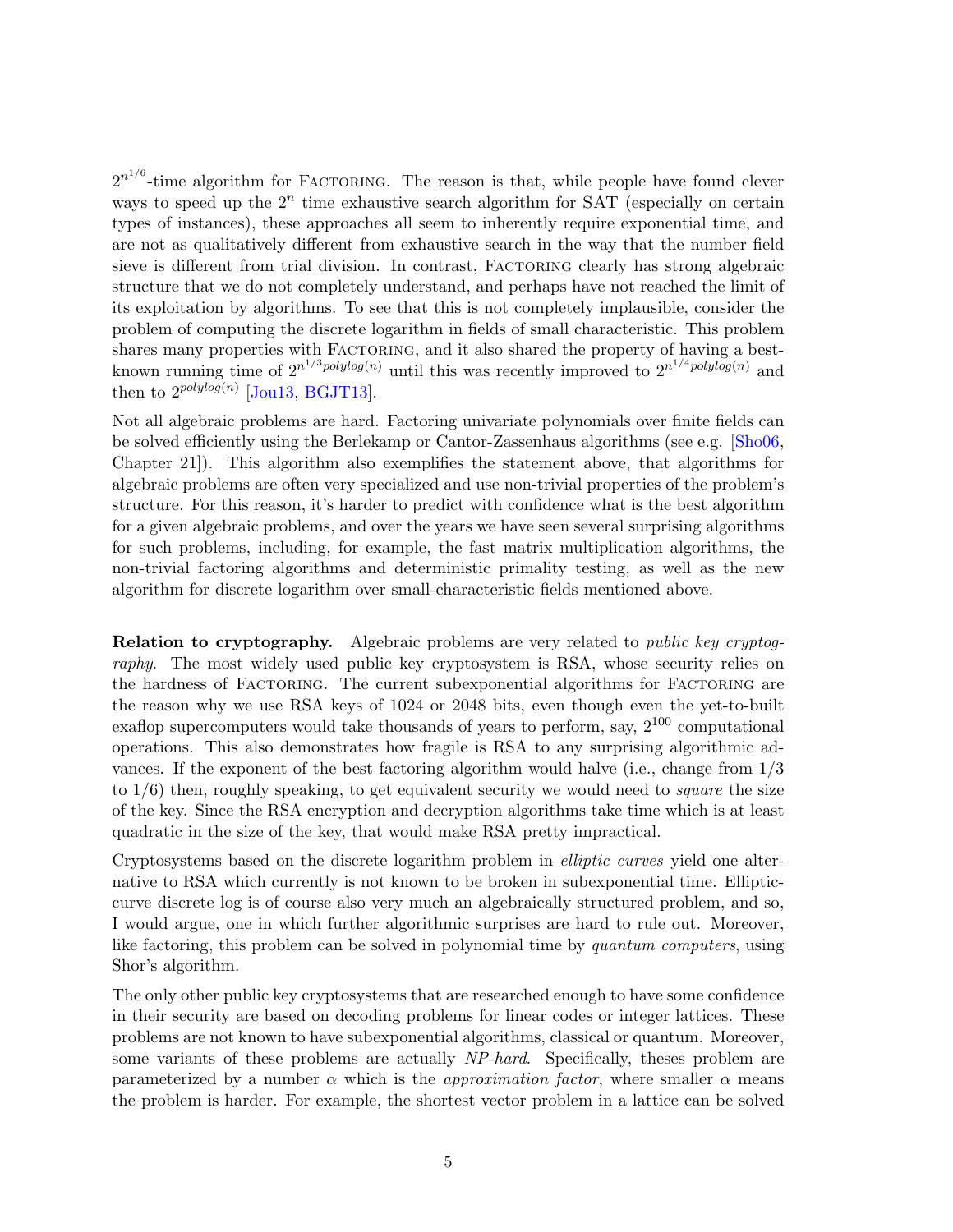<span id="page-5-1"></span>efficiently for  $\alpha \geq c^n$  (where  $c > 1$  is some constant and n is the dimension of the lattice, which is related to the length of the input), and the problem is NP hard for  $\alpha \leq n^{\delta}$  (where  $\delta = \delta(n)$  is some function of n tending slowly to zero). For this reason lattice problems were once seen as a potential approach to getting both private and public crypto based on the minimal assumption that  $P\neq NP$ , which in particular would yield public key crypto based on unstructured problems such as SAT. However, we only know how to get public key crypto from these problems for  $\alpha = n^e$  for some  $e > 1/2$  while we have reason to believe that for  $\alpha > n^{1/2}$  the problem *does* actually possess algebraic (or at least geometric) structure; this is because in this range the problem has a "good characterization" (i.e., in NP∩coNP or AM∩coAM). A similar phenomenon also occurs for other problems such as learning parity with noise and random 3SAT (see discussion in [\[ABW10\]](#page-8-4))— there seem to be two *thresholds*  $\alpha_G < \alpha_E$  such that for  $\alpha < \alpha_G$  the problem is hard and arguably unstructured, for  $\alpha \in (\alpha_G, \alpha_E)$  the problem becomes useful for public key cryptography, but also seems to suddenly obtain some *structure* such as a "good characterization", while for  $\alpha > \alpha_E$  the problem becomes easy. Another sign of potential structure in lattice problems is the existence of a subexponential quantum algorithm for the hidden subgroup problem in dihedral groups, which is related to these problems [\[Kup05,](#page--1-11) [Reg04\]](#page--1-12).

The bottom line is that based on the currently well studied schemes, structure is strongly associated with (and perhaps even implied by) public key cryptography.[5](#page-5-0) This is troubling news, since it makes public key crypto somewhat of an "endangered species" that could be wiped out by a surprising algorithmic advance. Therefore the question of whether structure is inherently necessary for public key crypto is not only of mathematical interest but also of practical importance as well. Cryptography is not just an application of this classification but also provides a useful lens on it. The distinction between private key and public key crypto mirrors the distinction between unstructured and structured problems. In the *private* key world, there are many different constructions of (based on current knowledge) apparently secure cryptosystems; in fact, one may conjecture (as was done by Gower [\[Gow96\]](#page-9-10)) that if we just combined a large enough number of random reversible local operations then we would obtain a secure block cipher. In contrast, for *public key* cryptography, finding a construction that strikes the right balance between structure and hardness is a very hard task, and we still only know of a handful or so such constructions.

## 3 A different approach to average case complexity

I am particularly interested in this classification in the context of average-case complexity. In the case of *worst-case* complexity, while we have not yet managed to prove that  $P\neq NP$ , complexity theorists achieved something like the next best thing— classifying a large number of problems into hard and easy ones based on this single assumption. We have not been

<span id="page-5-0"></span><sup>&</sup>lt;sup>5</sup>I stress that it is not known that public key cryptography necessitates any structure beyond that needed for private key cryptography. It is known one cannot base public key cryptography on private key cryptography via black-box reductions [\[IR89,](#page-9-11) [BMG09\]](#page-8-5). The best non-black-box negative result is that the existence of a secure homomorphic encryption scheme implies that AM∩coAM  $\nsubseteq$  BPP, as any such scheme has a statistical rerandomization procedure [\[Rot11\]](#page--1-13) which implies that it can be broken using an oracle to the STATISTICAL DIFFERENCE problem which is in the class  $SZK\subseteq AM\cap coAM$ , see also [\[BL13\]](#page-8-6).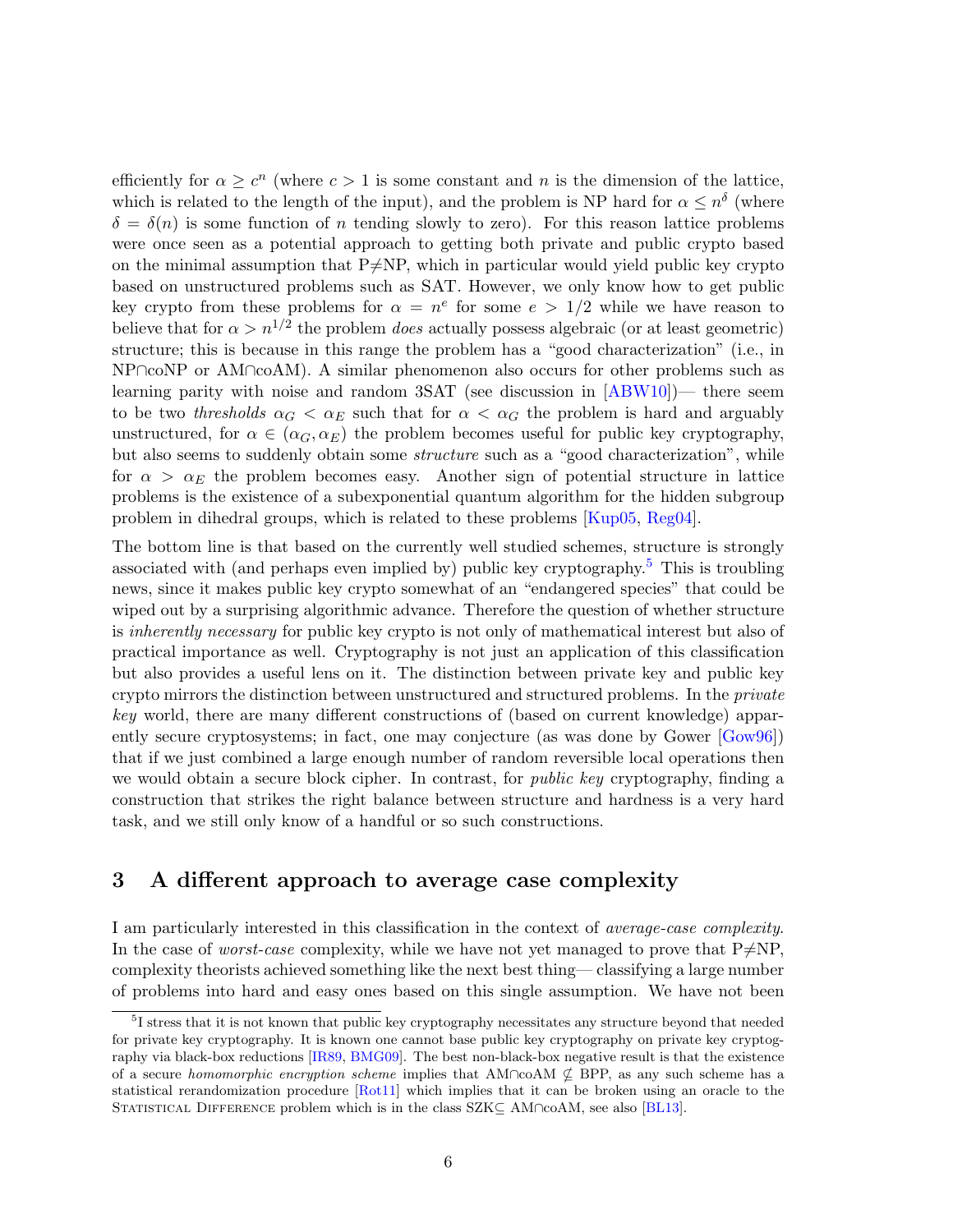<span id="page-6-2"></span>able to replicate this success in average case complexity, and there is a good reason for that. Our main tool for basing one assumption on another one— the reduction— is extremely problematic in average case complexity, since there are inherent reasons why a reduction would not preserve the distribution of the inputs. To illustrate this, suppose that we tried to show that an average-case problem A is no harder than an average-case problem B using a standard Karp reduction  $f$  (i.e.,  $f: \{0,1\}^n \to \{0,1\}^m$  is a function mapping an A-input x into a B-input y such that  $B(y) = A(x)$ . For simplicity, assume that the input distribution for both problems is the uniform distribution. This would imply that for a random  $x \in \{0,1\}^n$ ,  $f(x)$  should be distributed close to the uniform distribution over  $\{0,1\}^m$ . But we cannot expect this to happen in any reasonable reduction, as all of them add gadgets or blow up the size of the instance in some way, meaning that  $m > n$ , in which case  $f(x)$  is distributed over a subset of  $\{0,1\}^m$  of size less than  $2^{m-1}$  and hence is far from the uniform distribution.<sup>[6](#page-6-0)</sup>

This difficulty is one reason why the theory of average-case complexity is much less developed than the theory for worst-case complexity, even though average-case complexity is much more relevant for many applications. The observations above suggest that at least for combinatorial problems, we might hope for a different approach: define a meta conjecture that stipulates that for a whole class of average-case problems, a certain algorithmic framework yields the optimal efficient algorithm, meaning that beating the performance of that algorithm would be infeasible (e.g., take exponential time). To make things more concrete, consider the following hypothesis from the paper [\[BKS13\]](#page-8-7):

**Random CSP Hypothesis.** For every predicate  $P: \{0,1\}^l \to \{0,1\}$ , if we let RANDOM  $\text{MAX}(P)$  be the problem of estimating the fraction of constraints that can be satisfied for an instance chosen at random, then no efficient algorithm can obtain a better approximation to RANDOM  $\text{MAX}(P)$  than  $\alpha(P)$ , where  $\alpha(P)$ is the approximation obtained by the canonical semidefinite program (a type of convex relaxation) to this problem.[7](#page-6-1)

Note that this is a much more general conjecture that  $P\neq NP$ , which can be reduced to the statement that a single problem (say worst-case SAT) cannot be efficiently solved. In contrast, the Random CSP Hypothesis contains an unbounded number of hardness conjectures (one for every predicate) that (except in very special cases) are not known to be reducible to one another. Of course, to derive a concrete assumption about a predicate P from this

<span id="page-6-0"></span> $6$ As further argument that reductions should increase the input length, note that if A and B were shown equivalent by reductions  $f$  and  $g$  that shrink the size of the input even by a single bit, then by repeating these reductions recursively shows that both  $A$  and  $B$  can be solved in polynomial time. This argument can be extended to the case that f and g are length preserving, under the assumption that  $f \circ q$  is not too close to the identity permutation and that the inputs of length  $n - 1$  are embedded in the set of inputs of length n. One can also use similar arguments to rule out certain types of probabilistic reductions, even those that increase the input size, if we assume the reduction is efficiently invertible.

<span id="page-6-1"></span><sup>7</sup>The notion of "chosen at random" roughly corresponds to the uniform distribution over inputs, or the uniform distribution with an appropriately "planted" satisfying assignment, with the precise notion of "estimation" being the appropriate one for these different models; see the paper for details. The Random CSP Hypothesis deals with the overconstrainted regime of random SAT formulas, as opposed to the underconstrained regime in discussed above in the the context of phase transitions.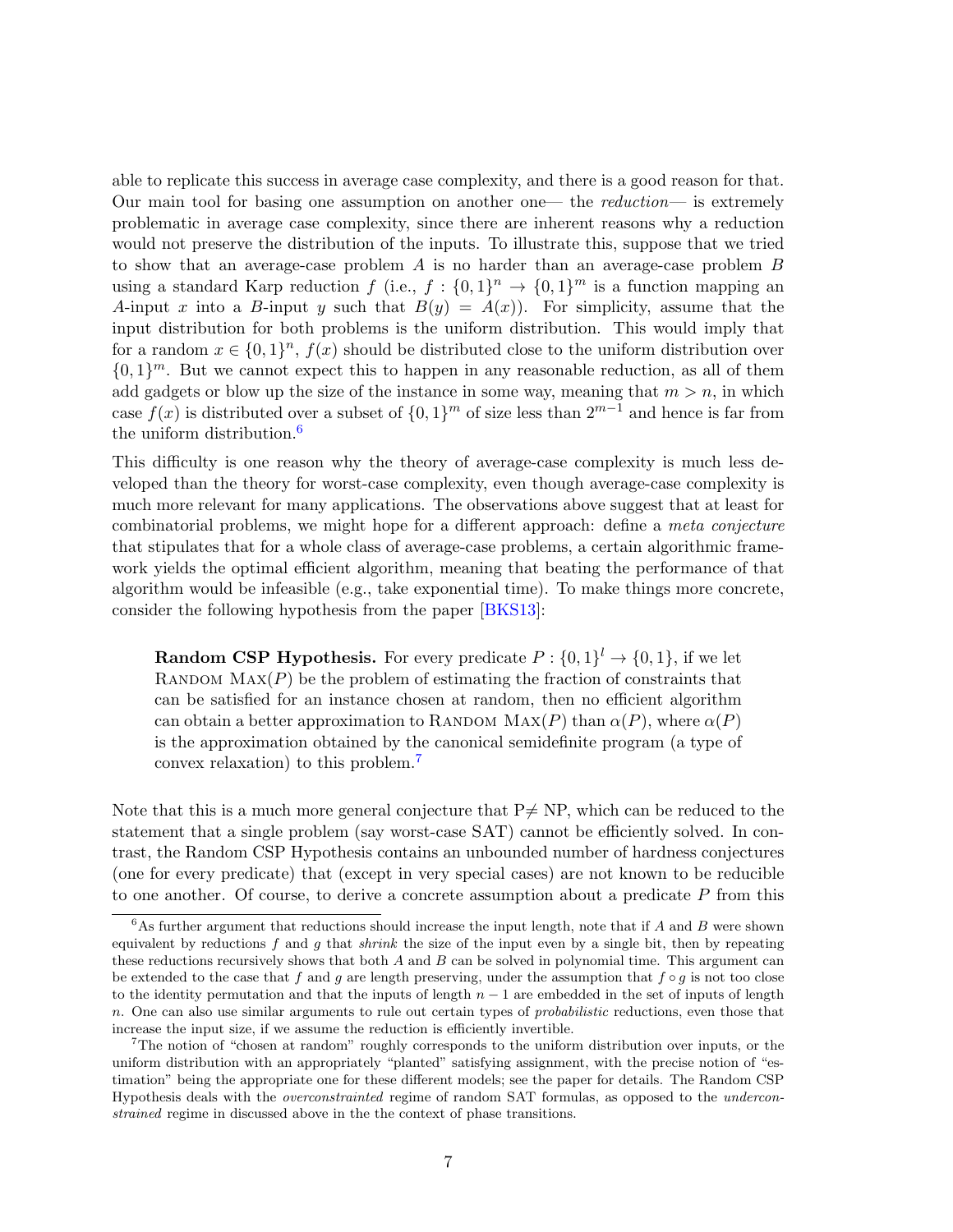<span id="page-7-1"></span>hypothesis one needs to calculate  $\alpha(P)$ , but fortunately for random CSP's this can be done easily— one can of course run the algorithm, but there is also an analytical expression for this quantity.

Despite it being such a general hypothesis, I don't think the Random CSP Hypothesis is yet general enough— there may well be significant extensions to this hypothesis that are still true, involving combinatorial problems different than CSP's, and distributions different than the uniform one. Perhaps with time, researchers will find the "right" meta conjecture which will capture a large fraction of the problems we consider "combinatorial".

At first brush, it might seem that I'm suggesting to trivialize research in average-case complexity by simply assuming all the hardness results we wish for. But of course, there is still a very real challenge to find out if these assumptions are actually true! Given our current state of knowledge, I don't foresee an unconditional proof of these types of assumptions, or even a reduction to a single problem, any time soon. But this doesn't mean we can't gather evidence on these meta assumptions. Moreover, such assumptions form very "fat targets" for potential refutations. For example, all we have to do to refute the Random 3CSP Hypothesis is to find a single predicate P and a single efficient algorithm A such that A gives a better approximation factor than  $\alpha(P)$  for RANDOM MAX $(P)$ . In fact, there are very natural candidate algorithms to do just that, including in particular more complicated convex programs known as semidefinite programming hierarchies. Analyzing the performance of such algorithms raises some fascinating mathematical questions, many of which we haven't yet been able to solve, and this is a very interesting research area in its own right. With effort and time, if no refutation is found, we might gain confidence in the veracity of such meta assumptions, and obtain a much clearer view of the landscape of average-case complexity, and complexity at large.

#### Conclusions

While much of what I discussed consists of anecdotal examples, I believe that some works, such as those related to the Feder-Vardi conjecture or to phase transitions in random CSP's, offer a glimpse of a potential general theory of the complexity of combinatorial problems. I think there is room for some ambitious conjectures to try to illuminate this area. Some of these conjectures might turn out to be false, but we can learn a lot from exploring them. Understanding whether the "markers of structure" such as subexponential algorithms, quantum algorithms, good characterization, usefulness for public key cryptography, etc.. need always go together would be extremely useful for many applications, and in particular cryptography. Even more speculatively, perhaps thinking about these issues can help towards the goal of unconditional results. The richness of the space of algorithms is one of the main "excuses" offered for our relatively little success in proving unconditional lower bounds. If indeed this space is much more limited for combinatorial problems, perhaps this can help in finding such proofs.[8](#page-7-0)

<span id="page-7-0"></span><sup>&</sup>lt;sup>8</sup>In some sense, such an approach to proving lower bounds is dual to Mulumley's approach of "Geometric" Complexity Theory" (GCT) [\[Mul12,](#page--1-14) [BLMW11,](#page-8-8) Bür12, [Gro13\]](#page-9-13). The GCT approach attempts to use specific properties of structured functions such as the permanent to obtain a lower bound; these properties are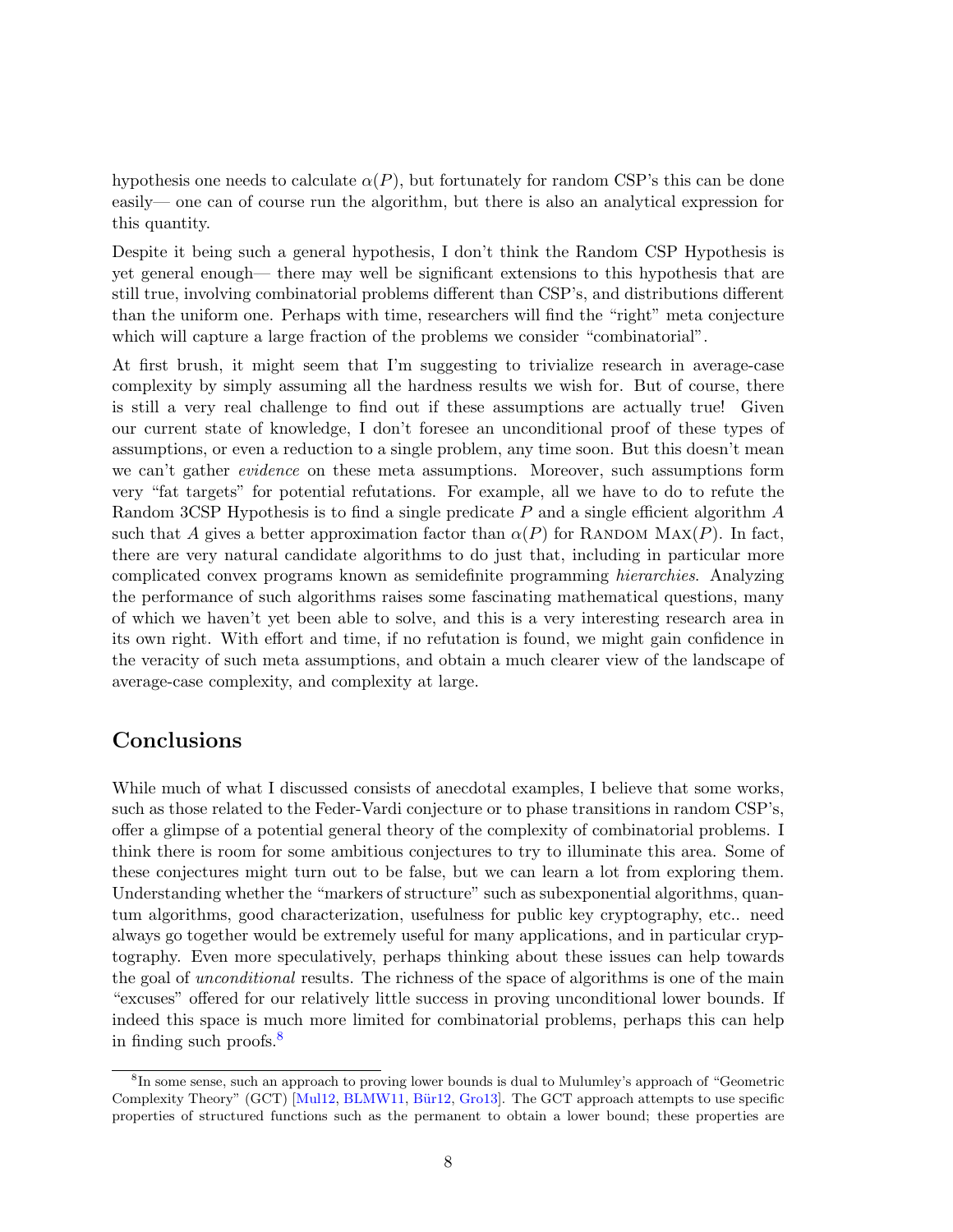Acknowledgements. I thank Scott Aaronson, Dimitris Achlioptas, Amin Coja-Oghlan, Tim Gowers, Joshua Grochow, David Steurer, and Moshe Vardi for useful comments and discussion.

## References

- <span id="page-8-4"></span>[ABW10] Benny Applebaum, Boaz Barak, and Avi Wigderson. Public-key cryptography from different assumptions. In Leonard J. Schulman, editor, STOC, pages 171– 180. ACM, 2010. [6](#page-5-1)
- <span id="page-8-2"></span>[ACO08] Dimitris Achlioptas and Amin Coja-Oghlan. Algorithmic barriers from phase transitions. In FOCS, pages 793–802, 2008. [4](#page-3-1)
- <span id="page-8-1"></span>[Bar12] Boaz Barak. Truth vs. proof in computational complexity. Bulletin of the EATCS, 108:130–142, 2012. [3](#page-2-2)
- <span id="page-8-3"></span>[BGJT13] Razvan Barbulescu, Pierrick Gaudry, Antoine Joux, and Emmanuel Thom´e. A quasi-polynomial algorithm for discrete logarithm in finite fields of small characteristic. IACR Cryptology ePrint Archive, 2013:400, 2013. [5](#page-4-0)
- <span id="page-8-0"></span>[BJK05] Andrei Bulatov, Peter Jeavons, and Andrei Krokhin. Classifying the complexity of constraints using finite algebras. SIAM Journal on Computing, 34(3):720– 742, 2005. Preliminary version in ICALP '00. [1,](#page--1-15) [3](#page-2-2)
- <span id="page-8-7"></span>[BKS13] Boaz Barak, Guy Kindler, and David Steurer. On the optimality of semidefinite relaxations for average-case and generalized constraint satisfaction. In Robert D. Kleinberg, editor, ITCS, pages 197–214. ACM, 2013. [7](#page-6-2)
- <span id="page-8-6"></span>[BL13] Andrej Bogdanov and Chin Ho Lee. Limits of provable security for homomorphic encryption. In Ran Canetti and Juan A. Garay, editors, CRYPTO (1), volume 8042 of Lecture Notes in Computer Science, pages 111–128. Springer, 2013. [6](#page-5-1)
- <span id="page-8-8"></span>[BLMW11] Peter B¨urgisser, J. M. Landsberg, Laurent Manivel, and Jerzy Weyman. An overview of mathematical issues arising in the geometric complexity theory approach to vp; vnp. *SIAM J. Comput.*,  $40(4):1179-1209$ , 2011. [8](#page-7-1)
- <span id="page-8-5"></span>[BMG09] Boaz Barak and Mohammad Mahmoody-Ghidary. Merkle puzzles are optimal - an  $o(n^2)$ -query attack on any key exchange from a random oracle. In Shai Halevi, editor, CRYPTO, volume 5677 of Lecture Notes in Computer Science, pages 374–390. Springer, 2009. [6](#page-5-1)

actually "constructive" in the Razborov-Rudich sense of Natural Proofs. If we focused on combinatorial, "unstructured", problems then we would need to come up with general properties guaranteeing hardness, that would also apply to random functions (which are the ultimate unstructured functions). The Razborov-Rudich result implies such properties would be inherently non-constructive. Valiant's approach for proving certain types of lower bounds via Matrix Rigidity [\[Val77\]](#page--1-16) can be thought of as an instance of the latter approach.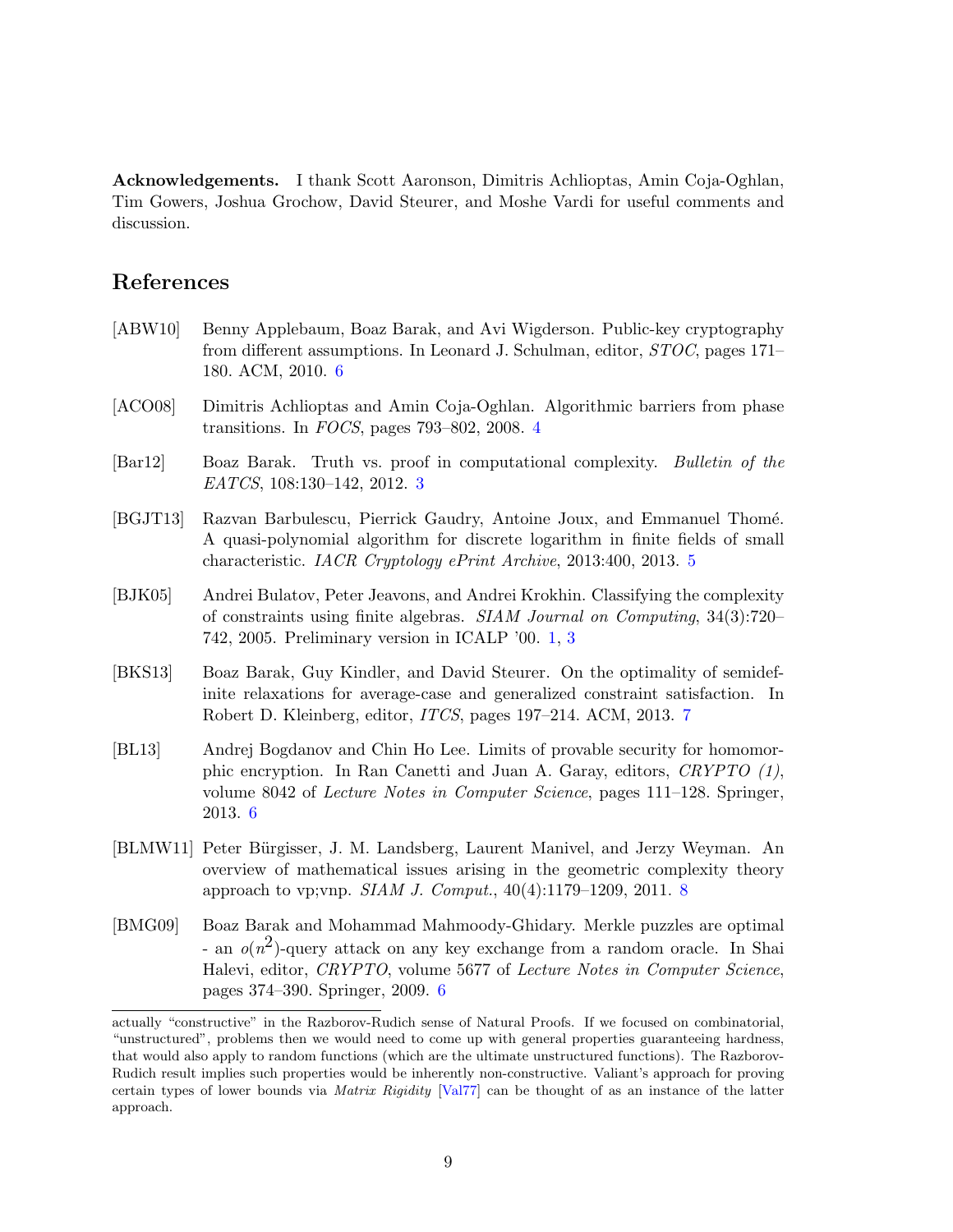- <span id="page-9-6"></span>[BMZ05] Alfredo Braunstein, Marc Mézard, and Riccardo Zecchina. Survey propagation: An algorithm for satisfiability. Random Structures  $\mathscr{B}$  Algorithms, 27(2):201– 226, 2005. [4](#page-3-1)
- <span id="page-9-12"></span>[Bür12] Peter Bürgisser. Prospects for geometric complexity theory. In IEEE Conference on Computational Complexity, page 235. IEEE, 2012. [8](#page-7-1)
- <span id="page-9-3"></span>[CO09] Amin Coja-Oghlan. Random constraint satisfaction problems. Electronic Proceedings in Theoretical Computer Science, 9, 2009. Available as arXiv preprint 0911.2322. [3](#page-2-2)
- <span id="page-9-8"></span>[CO10] Amin Coja-Oghlan. A better algorithm for random k-sat. SIAM J. Comput., 39(7):2823–2864, 2010. [4](#page-3-1)
- <span id="page-9-5"></span>[COP13] Amin Coja-Oghlan and Konstantinos Panagiotou. Going after the k-sat threshold. In Dan Boneh, Tim Roughgarden, and Joan Feigenbaum, editors, STOC, pages 705–714. ACM, 2013. [3](#page-2-2)
- <span id="page-9-7"></span>[COPP12] Amin Coja-Oghlan and Angelica Y. Pachon-Pinzon. The decimation process in random k-sat. SIAM J. Discrete Math., 26(4):1471–1509, 2012. [4](#page-3-1)
- <span id="page-9-4"></span>[DMSS12] Amir Dembo, Andrea Montanari, Allan Sly, and Nike Sun. The replica symmetric solution for potts models on d-regular graphs. *arXiv preprint* arXiv:1207.5500, 2012. [3](#page-2-2)
- <span id="page-9-2"></span>[FV98] Tomás Feder and Moshe Y. Vardi. The computational structure of monotone monadic snp and constraint satisfaction: A study through datalog and group theory. SIAM J. Comput., 28(1):57–104, 1998. [3](#page-2-2)
- <span id="page-9-10"></span>[Gow96] W. T. Gowers. An almost m-wise independent random permutation of the cube. Combinatorics, Probability and Computing, 5:119–130, 6 1996. [6](#page-5-1)
- <span id="page-9-13"></span>[Gro13] Joshua A. Grochow. Unifying and generalizing known lower bounds via geometric complexity theory.  $arXiv$ , abs/1304.6333, 2013. [8](#page-7-1)
- <span id="page-9-0"></span>[HS65] Juris Hartmanis and Richard E Stearns. On the computational complexity of algorithms. Transactions of the American Mathematical Society, 117:285–306, 1965. [2](#page-1-1)
- <span id="page-9-1"></span>[IPZ01] Russell Impagliazzo, Ramamohan Paturi, and Francis Zane. Which problems have strongly exponential complexity? J. Comput. Syst. Sci.,  $63(4):512-530$ , 2001. [2](#page-1-1)
- <span id="page-9-11"></span>[IR89] Russell Impagliazzo and Steven Rudich. Limits on the provable consequences of one-way permutations. In David S. Johnson, editor, STOC, pages 44–61. ACM, 1989. [6](#page-5-1)
- <span id="page-9-9"></span>[Jou13] Antoine Joux. A new index calculus algorithm with complexity  $l(1/4+o(1))$  in very small characteristic. IACR Cryptology ePrint Archive, 2013:95, 2013. [5](#page-4-0)